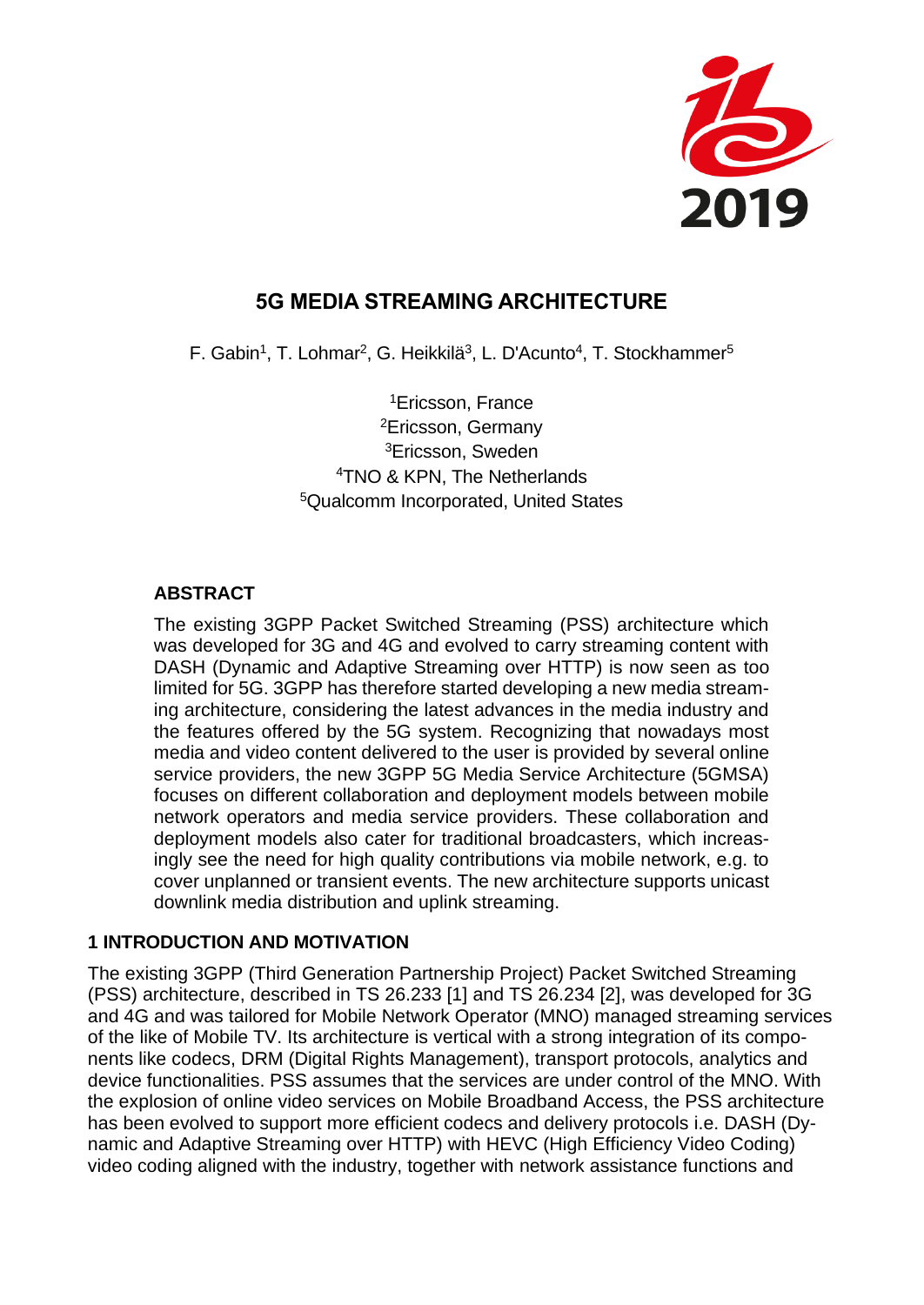

analytics support. Despite these enhancements, the PSS architecture is still not fit for purpose to integrate current online video services.

The 5G System offers many features e.g. Mobile Broadband connectivity with high bitrates and low latency, network slicing, distributed and mobile edge compute, that have the potential to augment the quality and efficiency of Audio/Video streaming services and to enable newly emerging services beyond traditional 2D video of TV and online services like 360VR, 6DoF (6 Degrees of Freedom) VR, Augmented Reality and Mixed Reality applications. The combination of 5G system features with state-of-the-art and emerging media services promises new technical and commercial opportunities.

For the above reasons, the PSS architecture is being replaced by the 5G Media Streaming Architecture (5GMSA). 5GMSA intends to offer a simpler and more modular design enabling services with different degrees of cooperation between Third-Party content and service providers, broadcasters and MNOs. The focus of 3GPP's 5GMSA is leveraging the 5G concept of network exposure via APIs, in order to provide external service providers an easy way to interact with the 5G network and device functionalities and use the capabilities offered by 5G to delivered superior media services. The initial version of new architecture supports unicast downlink media distribution and uplink streaming, broadcast and multicast is expected to be integrated in the future.

The present article describes the 5G Media Streaming Architecture developed by 3GPP SA WG4 in Rel-16. This architecture will then serve as basis for Technical Specification of APIs (Application Programming Interface) and device and network functionality requirements within Rel-16 which is scheduled to be published end of year 2019.

### **2 5G ARCHITECTURE OVERVIEW**

The 5G architecture builds upon a modular design and the separation between control plane and user plane, in order to allow scalability and flexible deployments, which is being accelerated by the increased penetration of network function virtualisation and software defined networking. Additionally, interactions among network functions in the 5G architecture is based on a service-based model and interaction between 5G network functions and external third-parties is made possible through the concept of *capability exposure*.

[Figure 1](#page-2-0) depicts the 5G architecture, with the control plane being pictured at the top (above the N1/N2/N4 interfaces) and the data plane at the bottom. The data plane consists of UE (user equipment), RAN (Radio Access Network), UPF (User plane function, essentially a network switch or router) and the DN (Data Network, i.e. the Internet). The control plane consists of several network functions needed to support a mobile connection for a UE. The most relevant network functions are the AMF (Access and Mobility Management Function, which enables the setup and teardown of a UE mobile connection), the PCF (Policy Control Function, which provides policy rules for UEs and services), the SMF (Session management function, which configures traffic routing for a particular UE session and select the UPFs that the session shall use), the NEF (Network Exposure function, which is used to expose some network capabilities to external parties) and the AF (Application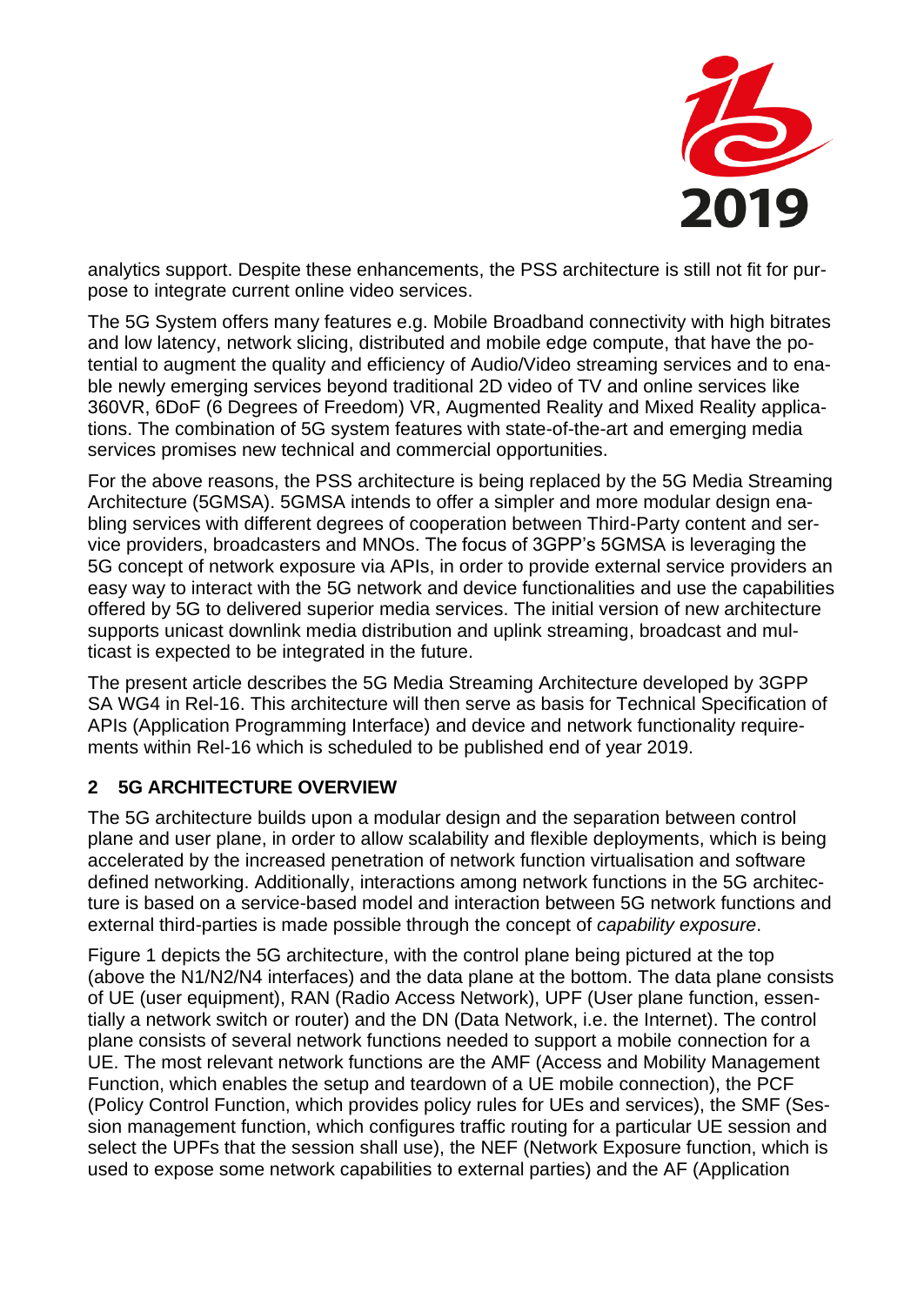

Function, which influences traffic routing and policy management for a specific application).



Figure 1 5G architecture

<span id="page-2-0"></span>Application flows (i.e. user plane traffic) are terminated on the network side by Application Servers, which can include Application Function (AF) capabilities. Application Servers can interact with other Network Functions such as the NEF or the PCF in order to leverage exposed services such as QoS or specific charging policies. The 5G Media Streaming Architecture distinguishes Media AF and Media AS functions. The former are used for media control, the latter for media content traffic. Both traffic types are user plane traffic from 5G core network perspective.

# **3 DOWNLINK STREAMING ARCHITECTURE**

To enable MNOs as well as third parties and online media content providers to offer high quality downlink streaming services to mobile users, the 5G media downlink streaming architecture devised by 3GPP introduces the so called *trusted media functions*. Trusted media functions are deployed both in the network and on the UE, and interface with external media application servers and media functions (e.g. belonging to a third party or online media content provider) via APIs, that guarantee access control and authorization, as well as differentiation among collaboration models between the operator and the media content providers. Trusted media functions located in the mobile network include AFs as well as ASs. Beyond executing control actions on behalf of the UE or external media application servers (e.g. performing network assistance in the delivery of the media content), media AFs also control and configure the usage of the ASs deployed in the mobile network itself, e.g. selecting the closest AS to a specific user. Envisioned trusted media functions located in the network include: Adaptive Bit Rate (ABR) Encoder, Encryption and Encapsulator, Streaming Manifest Generator and Segment Packager, Origin Server, CDN Server (possibly located at the edge), DRM Server, Metrics Server; Service Director,; Content Guide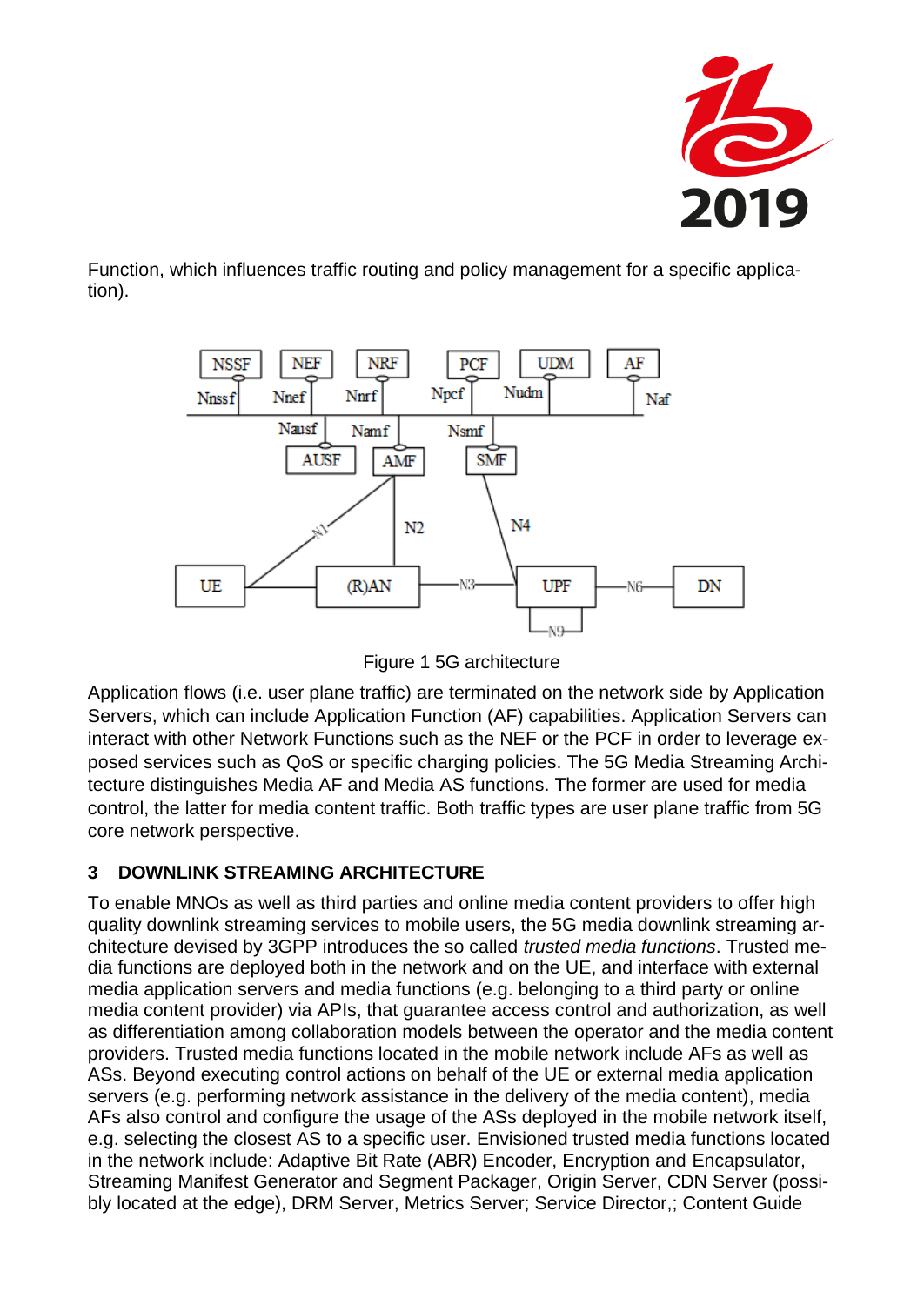

Server, Replacement content server for example for advertisements; Manifest modification server, Session Management Server as well as content enrichment functions (e.g. object detection, content filtering, etc).



Figure 2 5G media downlink streaming architecture

<span id="page-3-0"></span>[Figure 2](#page-3-0) shows a high-level view of the 5G media downlink streaming architecture, with the trusted functions highlighted in yellow. Following the 5G approach of separating control plane from user plane, the 5G media downlink streaming architecture defines «media control interfaces» M5d/6d/7d between the UE and the AFs in the 5G network, in order to carry signalling parameters and media configuration information. Conversely, the *media user interface* M4d between the UE and the AS's is used to carry the media content itself. A similar separation is carried out in the exposure of AFs' and ASs' APIs towards external media application servers (interfaces M1d and M2d respectively).



<span id="page-3-1"></span>Figure 3 5G Media Streaming UE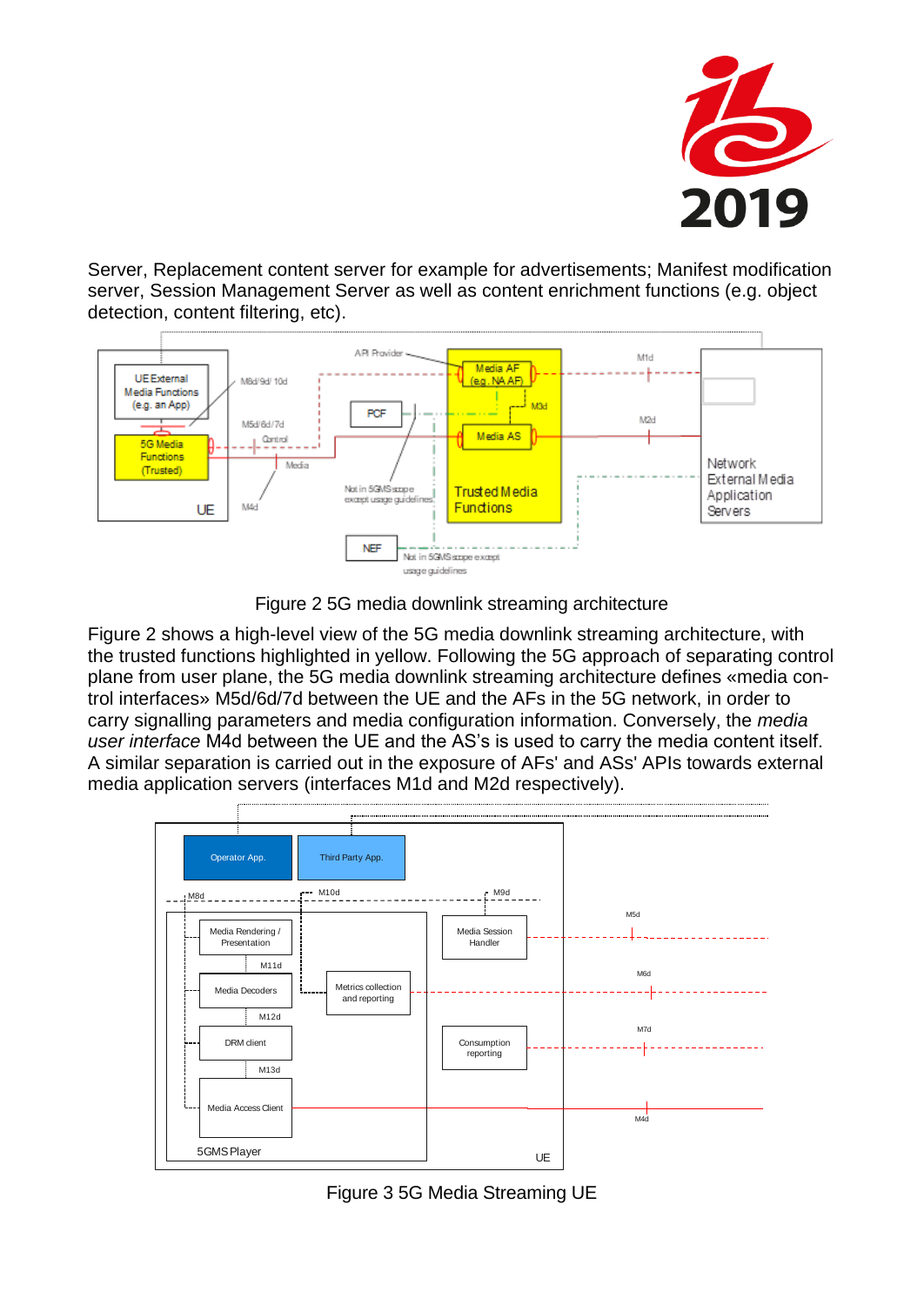

[Figure 3](#page-3-1) shows a close-up view of the UE, with the trusted media functions located below the horizontal dashed line. The Operator App and the Third-party App, located above the horizontal dashed line, will use APIs M8d/9d/10d to access the UE media trusted functions. Several UE media trusted functions may communicate to the AF(s) located in the mobile network in order to use 5G capabilities to improve the delivery of the service. Specifically, the Media Session Handler may receive help in the establishment of the session. Consumption reporting may provide information on the currently consumed media, on the UE capabilities and on the environment of the media session which in turn may be used by the AF for potential transport optimization within the mobile network. The Media Access client receives the media data from the AS, which can be either located within the mobile network (among the trusted media functions) or outside of it (external media application server).

Metrics collection and reporting may provide information related to the user experience. For this purpose, streaming sessions can be monitored on the client side, and metrics related to the session quality reported back to the service or network provider. The metrics cover typical streaming issues, e.g. bitrate adaptations, length of initial buffering, and any occurrences of rebufferings. Metrics collection can be configured in two different ways; either via metadata included during content delivery, or via specific 5G control-plane messages. In both cases the configuration controls what metrics to measure, how often the collected metrics shall be reported, and what node to report back to. Metrics collection can also be restricted to certain geographical areas. For many overall performance monitoring use-cases it might be enough to report all the collected metrics after the session has finished, but if needed metrics can be reported more often, potentially down to every five to ten seconds. Especially for long sessions, e.g. a complete two-hour movie, getting reports also during the session might be useful to detect and potentially address any quality issues.

# **4 UPLINK STREAMING ARCHITECTURE**

The amount of uplink video traffic is increasing, stimulated by consumer and industry needs. Consumers are sharing more and more video into social media platforms. Industry partners, such as professional media production companies, start using cellular networks as uplink from professional cameras and other devices.

3GPP introduces a new set of functions on the UE and on the network side, called Trusted Uplink (UL) Media Functions, which are specified by 3GPP and controlled by a mobile network operator. A 3<sup>rd</sup> Party provider may use some or all provided functions in order to build e2e application services.

[Figure 4](#page-5-0) depicts the high-level functional architecture for the media functions. Any media function can use network services, which are exposed by an MNO using exposure APIs. Trusted UL Media Functions may directly interact with network functions like a PCF. Other external UL media functions may always connect via a NEF. The Trusted UL Media Functions contains UL Media AFs (for control interactions) and UL Media ASs. The Role of the AFs is to offer services towards the trusted UL media functions on the UE and also to external application server. The UL Media AS receives media content via the M4u API and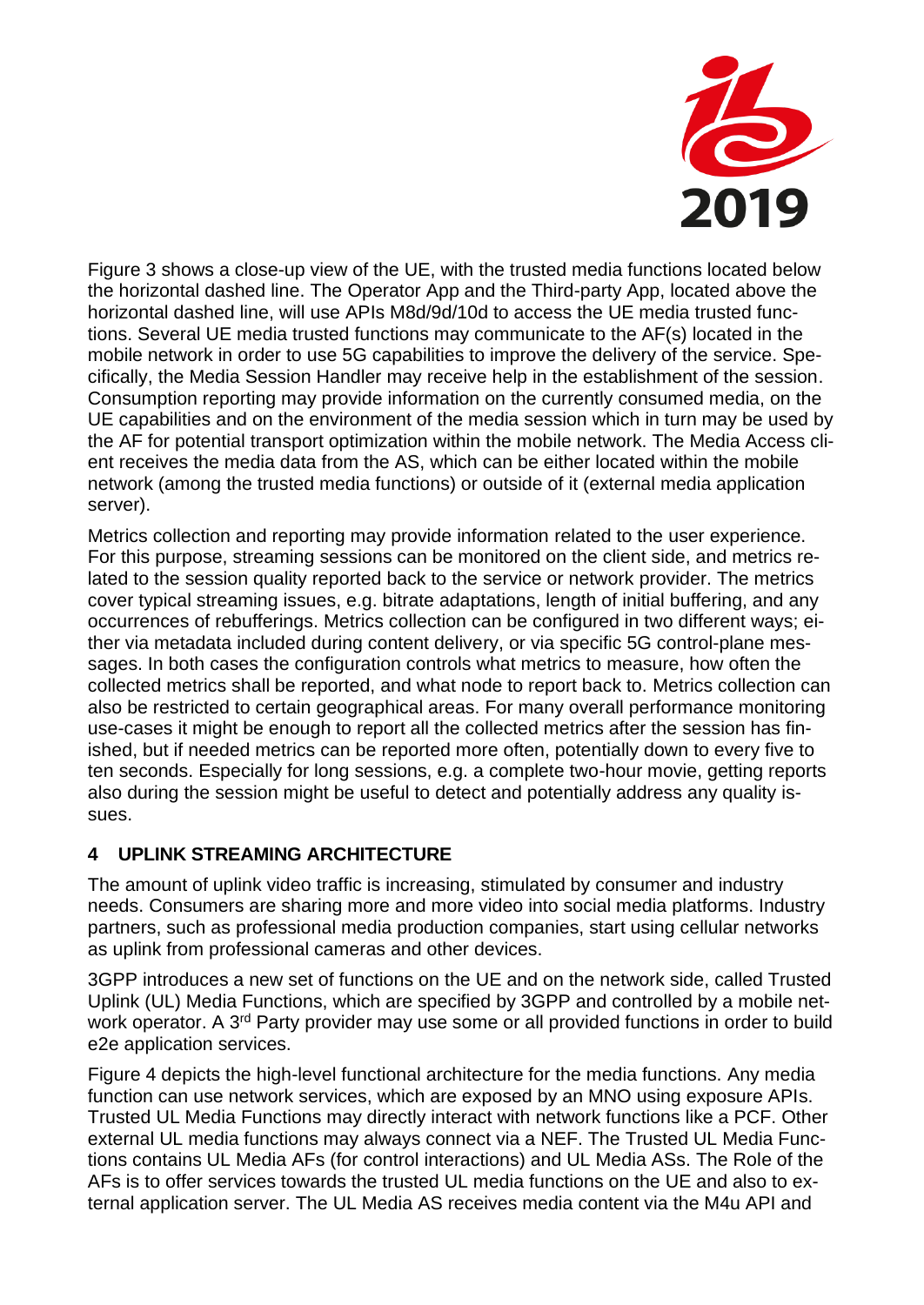

can then forward the content to External application server. Depending on the configuration using the M1u API, the UL Media AS may do additional processing.



Figure 4 5G Uplink Media Streaming Architecture

<span id="page-5-0"></span>[Figure 5](#page-5-1) depicts the UE model for Uplink Media Streaming. Applications (App) may access the trusted UL media functions using APIs (M7u and M8U). One set of APIs is more media-plane oriented and used to influence the media capturing, encoding and upstreaming process. The Media Upstream Client is responsible for streaming the media content to the UL Media AS. The other set of APIs are more control and session related.



Figure 5 UE model for 5G UL Media Streaming

<span id="page-5-1"></span>The Media Configuration function is used to configure (via the UL Media AF), the UL Media AS, which acts as sink for the uplink streaming. The configuration procedure can include media processing and media forwarding from the UL Media AS to other function as well as session specific QoS or charging configuration. The Remote Control Handler offer Remote Control capabilities to authorized UL Media AFs. This allows remote controlling of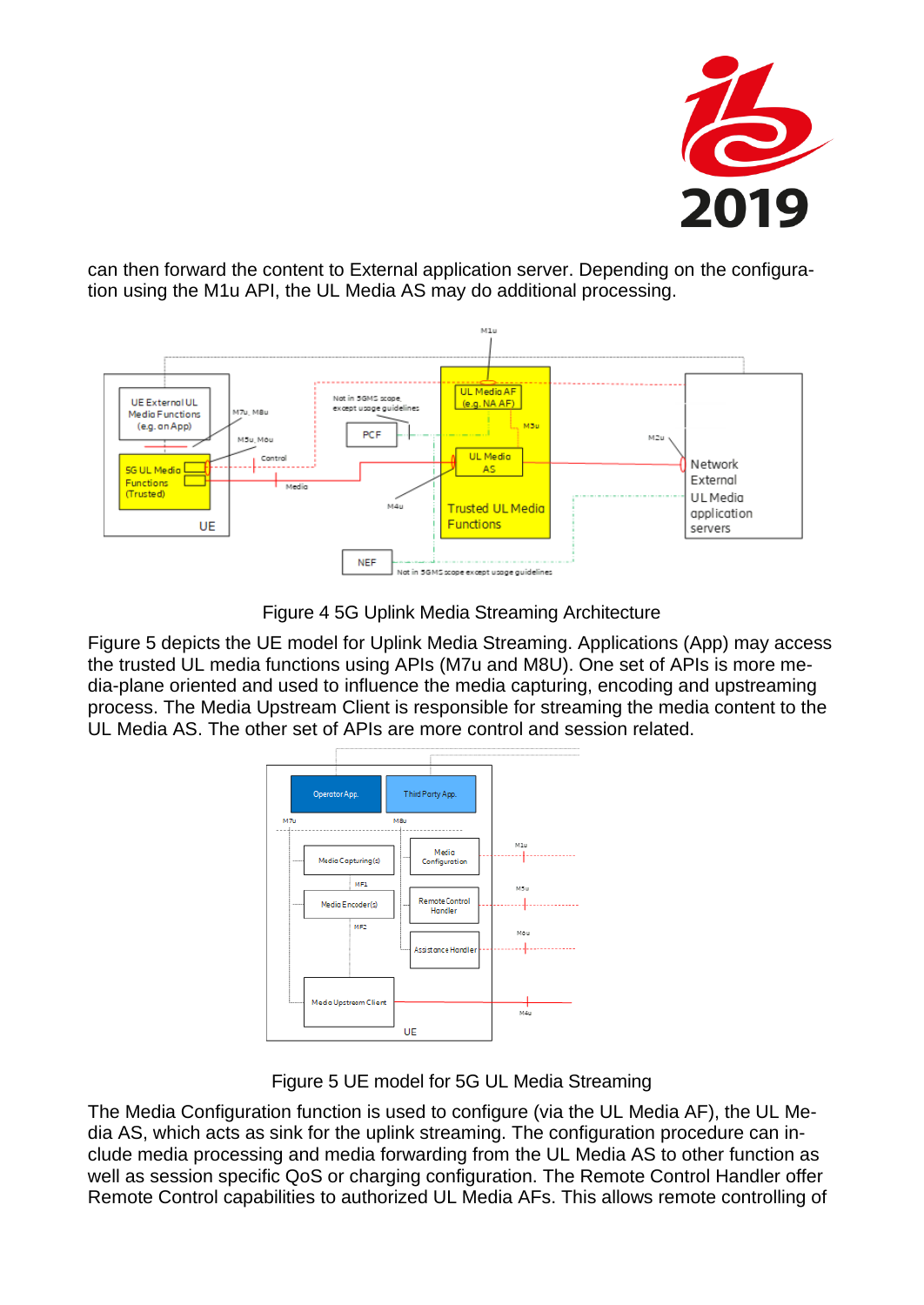

e.g. drone mounted cameras. Remote control is also widely used within professional media production cases. The Assistance Handler is used for any sort of network assistance. Applications may use only a subset of the functions or all functions, depending on the application needs.

# **5 COLLABORATION SCENARIOS**

A key objective of 5G Media Streaming is the ability to enable collaboration scenarios between a third-party content and service provider and an MNO, for potentially mutual benefits. [Figure 6](#page-6-0) provides a decomposition of the UE and the 5G network. 5G Media Streaming enables that an external provider can access a subset of functions in the 5GMS system to generated complex workflows, but at the same time leave certain control within its own domain.



Figure 6 Detailed function decomposition for 5G Media Downlink Streaming.

<span id="page-6-0"></span>TS26.501 [3] documents some example collaboration scenarios that motivate the design of such APIs. A few examples are provided as follows:

- MNO CDN: the MNO acts as a CDN for the third-party provider. The third-party provider uses well-defined interfaces to upload streaming content to the MNO and also uses a subset of the 3GPP defined 5GMS functions (e.g., Content delivery protocol, Network Assistance, Session Management, Metrics collection) for optimized delivery. Codecs, DRM, Manifest format, etc. are all under control of the third-party provider.
- Live Broadcast: The third-party provider pushes a live service into the network in a proprietary format. The MNO transcodes that content into 5GMS compatible formats and the 5G Aware application use the 5G MS Player for playback of the content. Codecs, DRM, Manifest format, etc. are all under control of the MNO. The MNO also ensures timely delivery of the service.
- Media Processing: The third-party provider uploads the content in a defined format as done for an origin server, but the MNO adds additional functionalities, for example it provides targeted and regional ad insertion, it does automatic captioning of the content by using network internal AI functions.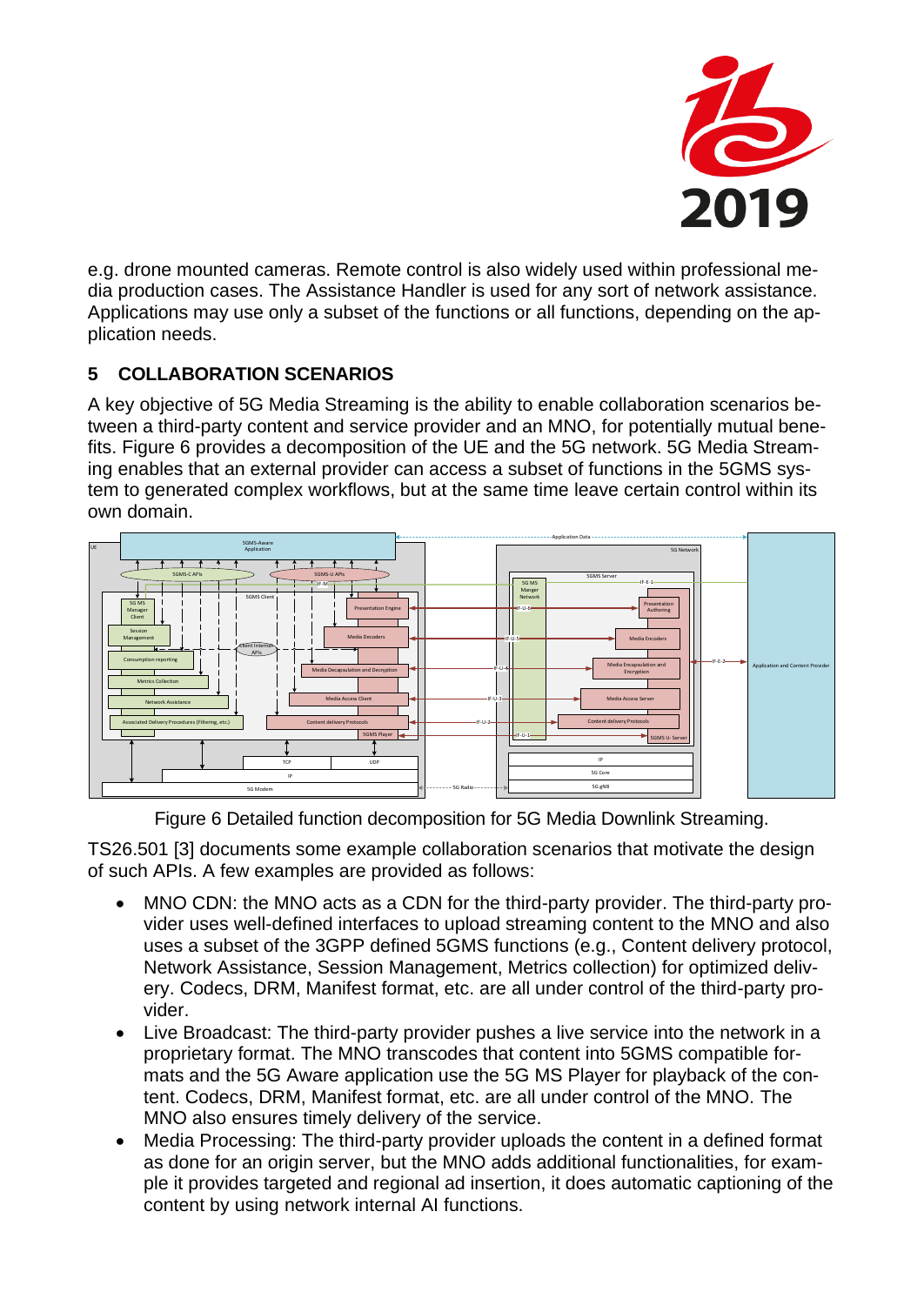

The above scenarios are surely not comprehensive. The opportunities come from the fact that the individual functions in 5GMS can be accessed and combined flexibly, and in particular that the new 5G functionalities can be accessed by third-party providers. 3GPP will not define new end-to-end services but do everything to make the beauty of 5G accessible to the rich content media industry for improved and new user experiences. For more progress, stay tuned.

# **6 WHAT'S NEXT AND WHAT ELSE?**

The 5G Media streaming Architecture Technical Specification TS 26.501 [3] serves as the basis for normative APIs and device and network capabilities. This normative work item is called "5G Media Streaming stage 3". The stage 3 work is scheduled to complete by end of year 2019 as part of 3GPP Rel-16 – a.k.a. 5G Phase 2.

The stage 3 work consists of the creation and updates of 3GPP specifications to come up with a modular but consistent set of specifications enabling deployment of multimedia streaming services in TS 26.511 "5G Media Streaming (5GMS); Profiles, Codecs and Formats" [4]. This specification will document all requirements relating to 5G UEs (User Equipment), 5G Media AS(s) and content providers capabilities relating to coding, encapsulation and packetization of media content. It will leverage the following specifications:

- TS 26.116: "Television (TV) over 3GPP services; Video profiles". [6]
- TS 26.117 "5G Media Streaming (5GMS); Speech and Audio Profiles" [7]
- TS 26.118 "3GPP Virtual reality profiles for streaming applications" [8]
- TS 26.307 "Presentation layer for 3GPP services" [9]
- TS 26.512 "5G Media Streaming (5GMS); Protocols" [5]

This specification will document all requirements relating to 5G UEs (User Equipment), 5G Media AS(s), 5G Media AFs and content providers capabilities relating to protocols such as content ingest and distribution interface, uplink streaming, use of slicing, setup of QoS, network media processing, quality metrics collection and reporting, network assistance, consumption reporting etc. It will leverage the following specifications:

- TS 26.247 Transparent end-to-end Packet-switched Streaming Service (PSS); Progressive Download and Dynamic Adaptive Streaming over HTTP (3GP-DASH) [10]
- TS 26.238 Uplink streaming [11]

Rel-17 may then use and possibly extend this architecture to enable further advanced Media services like e.g. Immersive and Extended Reality applications [12].

# **7 CONCLUSIONS**

The 5G Media Streaming Architecture intends to offer a simpler and modular component integration model enabling services with different degrees of cooperation between Third-Party content and service providers, broadcasters and Mobile Network operators.

With such commitment, 3GPP enables the Media and Broadcast industry high-quality and value-added services and content to be efficiently delivered over 5G networks in cooperation with Mobile Network operators.